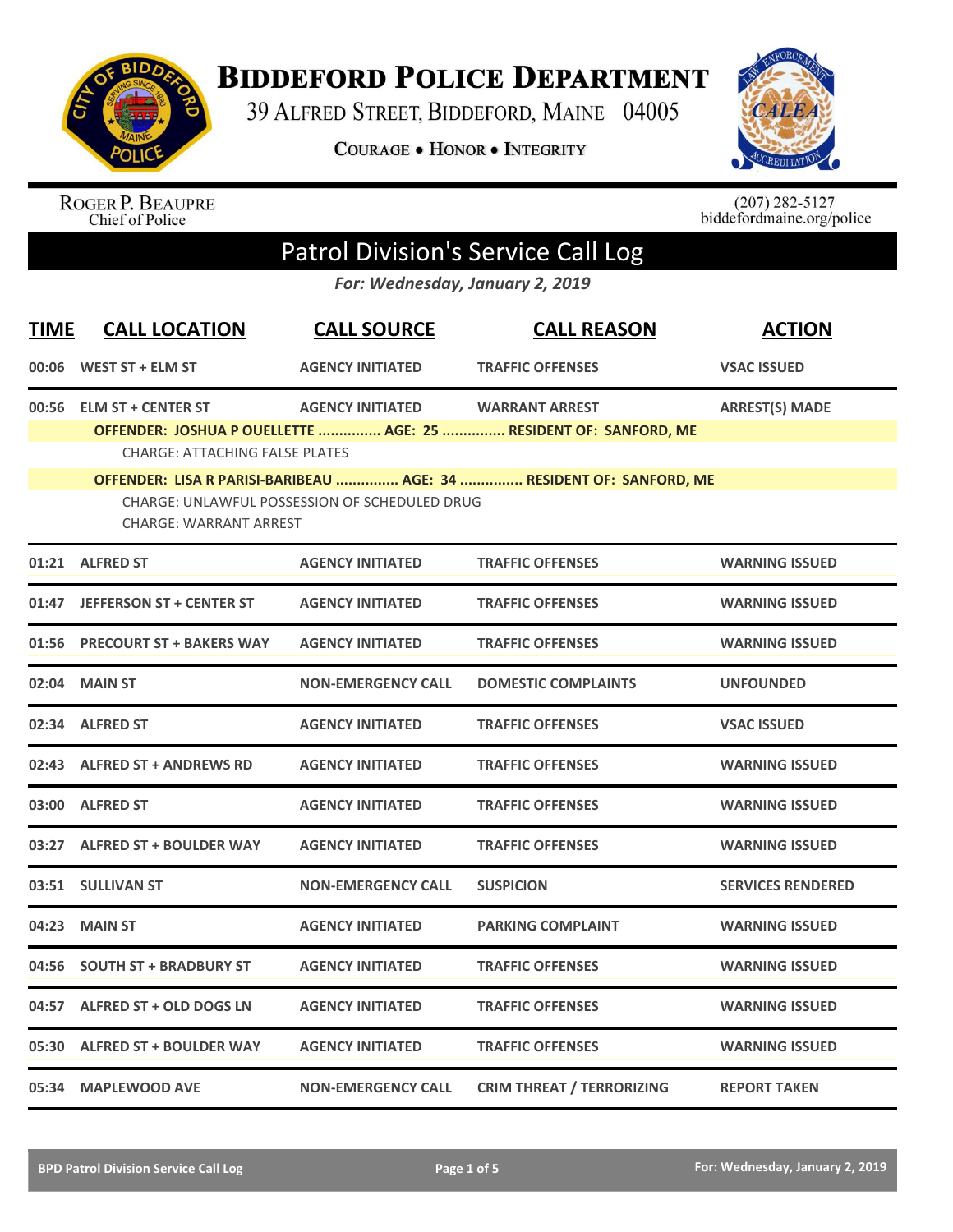| <b>TIME</b> | <b>CALL LOCATION</b>            | <b>CALL SOURCE</b>        | <b>CALL REASON</b>            | <b>ACTION</b>                |
|-------------|---------------------------------|---------------------------|-------------------------------|------------------------------|
|             | 06:24 ELM ST + COLE RD          | <b>AGENCY INITIATED</b>   | <b>TRAFFIC OFFENSES</b>       | <b>WARNING ISSUED</b>        |
|             | 07:09 ELM ST                    | <b>NON-EMERGENCY CALL</b> | <b>DISTURBANCE / NOISE</b>    | <b>NEGATIVE CONTACT</b>      |
|             | 07:10 HIGH ST + CROSS ST        | <b>NON-EMERGENCY CALL</b> | <b>PARKING COMPLAINT</b>      | <b>PARKING TICKET ISSUED</b> |
|             | 07:19 ALFRED ST                 | <b>WALK-IN AT STATION</b> | <b>COURT ORDERED CHECK IN</b> | <b>SERVICES RENDERED</b>     |
|             | 07:22 ALFRED ST + MAY ST        | <b>AGENCY INITIATED</b>   | <b>TRAFFIC OFFENSES</b>       | <b>VSAC ISSUED</b>           |
| 07:44       | <b>MAIN ST + FOSS ST</b>        | <b>AGENCY INITIATED</b>   | <b>TRAFFIC OFFENSES</b>       | <b>WARNING ISSUED</b>        |
| 07:52       | <b>MAIN ST</b>                  | <b>AGENCY INITIATED</b>   | <b>TRAFFIC OFFENSES</b>       | <b>WARNING ISSUED</b>        |
| 07:57       | <b>MAY ST + LESSARD AVE</b>     | <b>AGENCY INITIATED</b>   | <b>TRAFFIC OFFENSES</b>       | <b>WARNING ISSUED</b>        |
|             | 08:00 ALFRED ST                 | <b>AGENCY INITIATED</b>   | <b>TRAFFIC OFFENSES</b>       | <b>VSAC ISSUED</b>           |
| 08:10       | <b>SOUTH ST</b>                 | <b>AGENCY INITIATED</b>   | <b>TRAFFIC OFFENSES</b>       | <b>WARNING ISSUED</b>        |
|             | 08:20 SOUTH ST + WADLIN RD      | <b>AGENCY INITIATED</b>   | <b>TRAFFIC OFFENSES</b>       | <b>WARNING ISSUED</b>        |
|             | 08:36 SOUTH ST                  | <b>AGENCY INITIATED</b>   | <b>TRAFFIC OFFENSES</b>       | <b>WARNING ISSUED</b>        |
| 08:48       | <b>MAIN ST</b>                  | <b>AGENCY INITIATED</b>   | <b>ANIMAL COMPLAINT</b>       | <b>SERVICES RENDERED</b>     |
|             | 08:58 ALFRED ST                 | <b>NON-EMERGENCY CALL</b> | <b>COURT ORDERED CHECK IN</b> | <b>NO VIOLATION</b>          |
|             | 08:59 WEST ST                   | <b>AGENCY INITIATED</b>   | <b>TRAFFIC OFFENSES</b>       | <b>WARNING ISSUED</b>        |
|             | 09:03 BARRA RD                  | <b>AGENCY INITIATED</b>   | <b>TRAFFIC OFFENSES</b>       | <b>WARNING ISSUED</b>        |
|             | 09:09 ELM ST + CENTER ST        | <b>AGENCY INITIATED</b>   | <b>TRAFFIC OFFENSES</b>       | <b>WARNING ISSUED</b>        |
|             | 09:12 WEST ST + BENSON RD       | <b>AGENCY INITIATED</b>   | <b>TRAFFIC OFFENSES</b>       | <b>WARNING ISSUED</b>        |
|             | 09:13 POOL ST + NEWTOWN RD      | <b>AGENCY INITIATED</b>   | <b>TRAFFIC OFFENSES</b>       | <b>WARNING ISSUED</b>        |
|             | 09:14 ALFRED ST                 | <b>AGENCY INITIATED</b>   | <b>TRAFFIC OFFENSES</b>       | <b>WARNING ISSUED</b>        |
|             | 09:16 ALFRED ST                 | <b>AGENCY INITIATED</b>   | <b>DRUG BOX</b>               | <b>SERVICES RENDERED</b>     |
|             | 09:20 POOL ST + NEWTOWN RD      | <b>AGENCY INITIATED</b>   | <b>TRAFFIC OFFENSES</b>       | <b>WARNING ISSUED</b>        |
|             | 09:25 SOUTH ST                  | <b>NON-EMERGENCY CALL</b> | <b>DISTURBANCE / NOISE</b>    | <b>SERVICES RENDERED</b>     |
|             | 09:36 POOL ST + MEETINGHOUSE RD | <b>AGENCY INITIATED</b>   | <b>TRAFFIC OFFENSES</b>       | <b>WARNING ISSUED</b>        |
|             | 09:40 ALFRED ST                 | <b>WALK-IN AT STATION</b> | <b>PAPERWORK</b>              | <b>SERVICES RENDERED</b>     |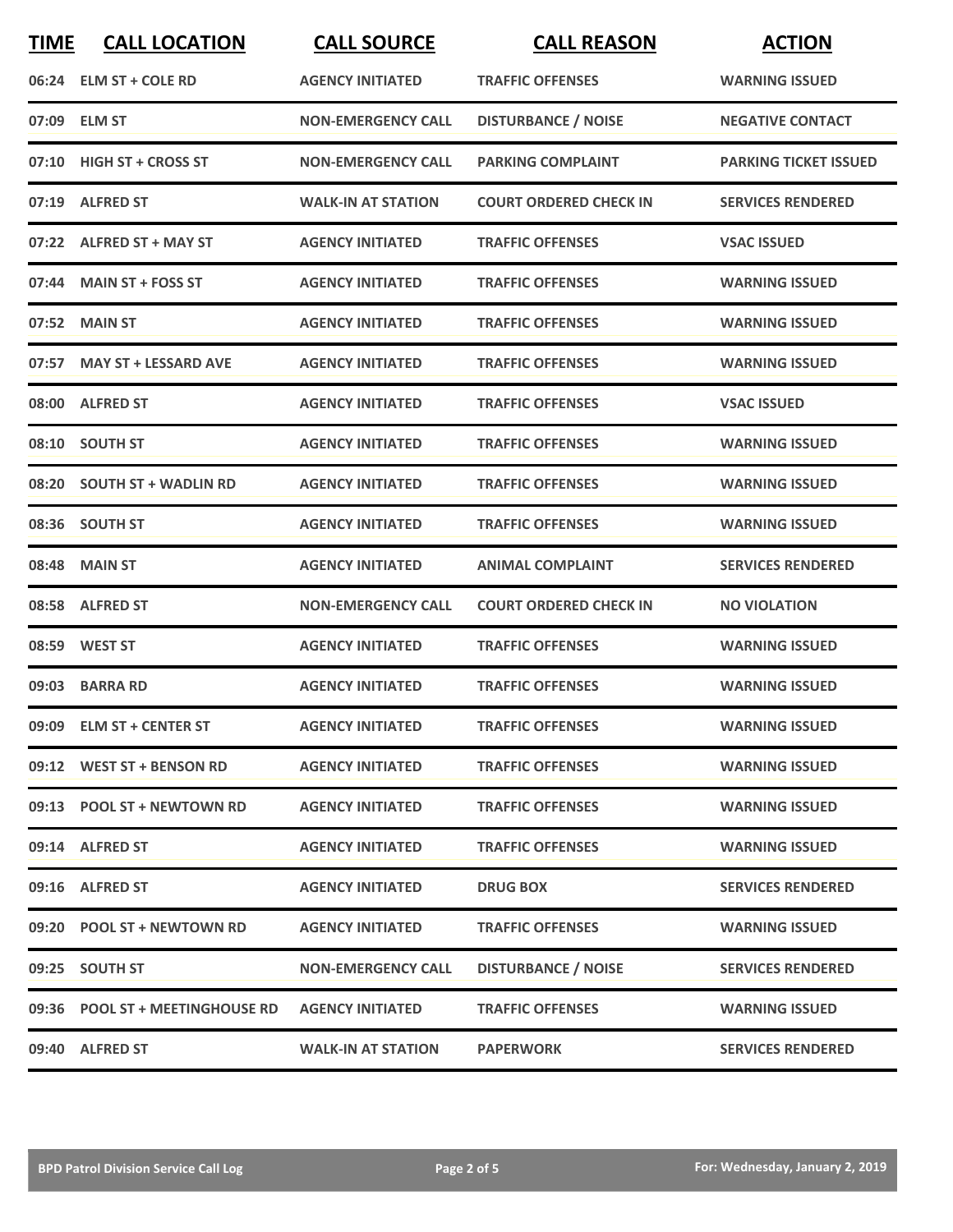| TIME | <b>CALL LOCATION</b>          | <b>CALL SOURCE</b>        | <b>CALL REASON</b>                                                       | <b>ACTION</b>                |
|------|-------------------------------|---------------------------|--------------------------------------------------------------------------|------------------------------|
|      | 09:43 FOSS ST                 | <b>WALK-IN AT STATION</b> | <b>ASSAULT</b>                                                           | <b>CITATION ISSUED</b>       |
|      |                               |                           | OFFENDER: JUVENILE - G  AGE: 15  RESIDENT OF: BIDDEFORD, ME              |                              |
|      | <b>CHARGE: ASSAULT</b>        |                           |                                                                          |                              |
|      | 09:46 PARKVIEW CT             | <b>WALK-IN AT STATION</b> | <b>HARASSMENT</b>                                                        | <b>SERVICES RENDERED</b>     |
|      | 09:58 GREEN ST                | <b>NON-EMERGENCY CALL</b> | <b>ALL OTHER</b>                                                         | <b>UNFOUNDED</b>             |
|      | 10:20 SPRUCE ST               | <b>NON-EMERGENCY CALL</b> | <b>PARKING COMPLAINT</b>                                                 | <b>SERVICES RENDERED</b>     |
|      | 10:21 FRANKLIN ST             | <b>AGENCY INITIATED</b>   | <b>PARKING COMPLAINT</b>                                                 | <b>PARKING TICKET ISSUED</b> |
|      | 10:21 SOUTH ST                | <b>AGENCY INITIATED</b>   | <b>TRAFFIC OFFENSES</b>                                                  | <b>WARNING ISSUED</b>        |
|      | 10:38 ELM ST                  | <b>NON-EMERGENCY CALL</b> | <b>WARRANT ARREST</b>                                                    | <b>ARREST(S) MADE</b>        |
|      |                               |                           | OFFENDER: ANDREW LLEWELLEYN RUSSELL  AGE: 42  RESIDENT OF: BIDDEFORD, ME |                              |
|      | <b>CHARGE: WARRANT ARREST</b> |                           |                                                                          |                              |
|      | 10:49 CLEAVES ST              | <b>WALK-IN AT STATION</b> | <b>PAPERWORK</b>                                                         | <b>SERVICES RENDERED</b>     |
|      | 11:29 SULLIVAN ST             | <b>OTHER</b>              | <b>CODES ENFORCEMENT</b>                                                 | <b>SERVICES RENDERED</b>     |
|      | 11:43 ALFRED ST               | <b>WALK-IN AT STATION</b> | <b>PAPERWORK</b>                                                         | <b>SERVICES RENDERED</b>     |
|      | 11:47 ALFRED ST               | <b>E-911 CALL</b>         | <b>CIVIL COMPLAINT</b>                                                   | <b>SERVICES RENDERED</b>     |
|      | 11:51 ALFRED ST               | <b>WALK-IN AT STATION</b> | <b>COURT ORDERED CHECK IN</b>                                            | <b>SERVICES RENDERED</b>     |
|      | 12:01 POMERLEAU ST            | <b>NON-EMERGENCY CALL</b> | <b>COURT ORDERED CHECK IN</b>                                            | <b>SERVICES RENDERED</b>     |
|      | 12:17 HAZEL ST                | <b>WALK-IN AT STATION</b> | <b>SUSPICION</b>                                                         | <b>SERVICES RENDERED</b>     |
|      | 12:18 EMERY ST                | <b>WALK-IN AT STATION</b> | <b>PRO-ACTIVE DV RESPONSE TEAM NO VIOLATION</b>                          |                              |
|      | 12:22 WEST MYRTLE ST          | <b>AGENCY INITIATED</b>   | <b>PARKING COMPLAINT</b>                                                 | <b>VEHICLE TOWED</b>         |
|      | 12:23 SOUTH ST                | <b>NON-EMERGENCY CALL</b> | <b>PAPERWORK</b>                                                         | <b>SERVICES RENDERED</b>     |
|      | 12:32 POOL ST + HIGH ST       | <b>AGENCY INITIATED</b>   | <b>TRAFFIC OFFENSES</b>                                                  | <b>WARNING ISSUED</b>        |
|      | 12:33 MASON ST                | <b>NON-EMERGENCY CALL</b> | <b>PARKING COMPLAINT</b>                                                 | <b>CANCELLED IN ROUTE</b>    |
|      | <b>12:53 HILL ST</b>          | <b>AGENCY INITIATED</b>   | <b>TRAFFIC OFFENSES</b>                                                  | <b>WARNING ISSUED</b>        |
|      | 12:59 ALFRED ST               | E-911 CALL                | 911 MISUSE                                                               | <b>NEGATIVE CONTACT</b>      |
|      | 13:12 SOUTH ST                | <b>NON-EMERGENCY CALL</b> | FILE 6                                                                   | <b>SERVICES RENDERED</b>     |
|      | 13:19 BACON ST                | <b>E-911 CALL</b>         | <b>DOMESTIC COMPLAINTS</b>                                               | <b>REPORT TAKEN</b>          |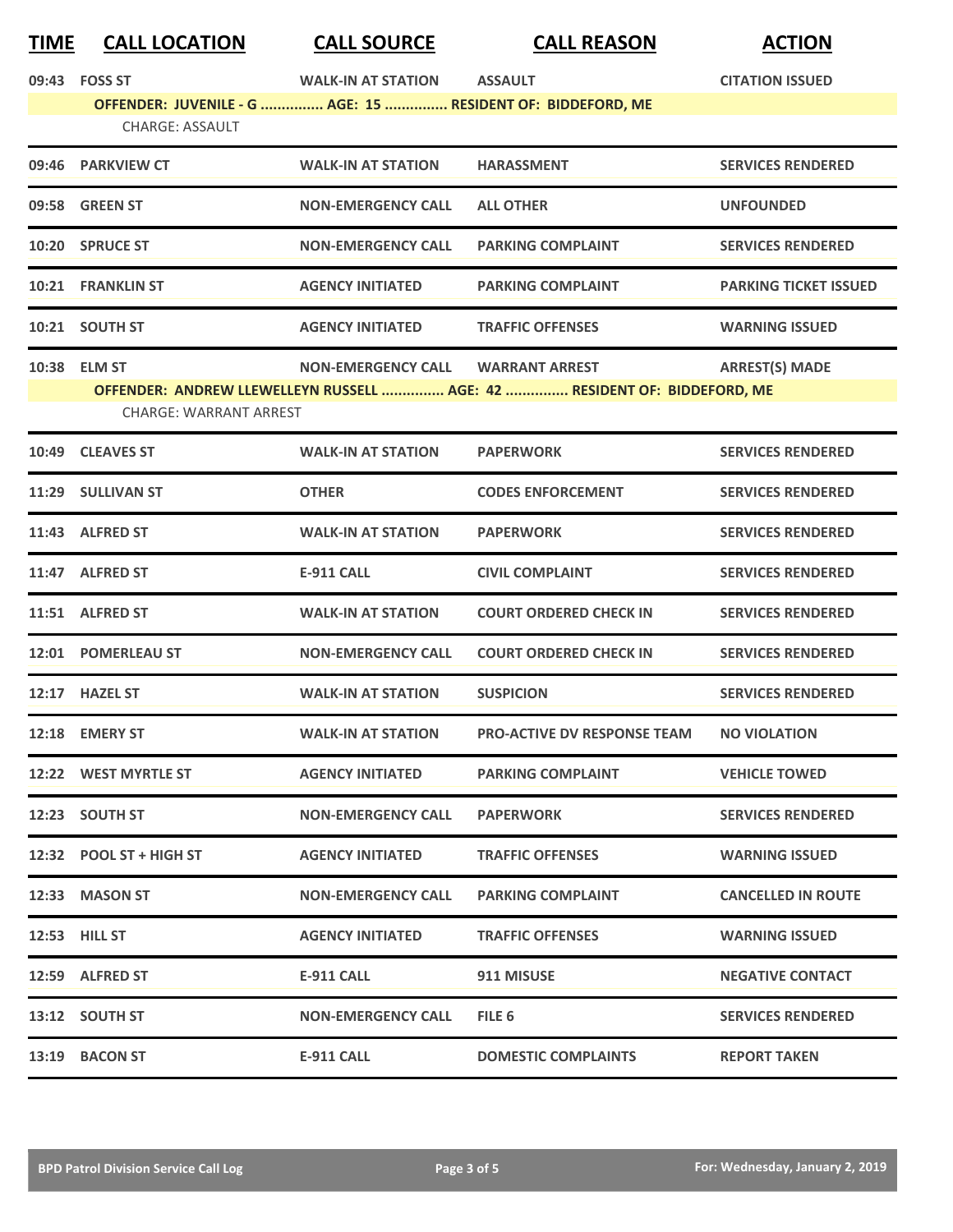| <u>TIME</u> | <b>CALL LOCATION</b>                                                                              | <b>CALL SOURCE</b>        | <b>CALL REASON</b>                                                | <b>ACTION</b>               |  |  |
|-------------|---------------------------------------------------------------------------------------------------|---------------------------|-------------------------------------------------------------------|-----------------------------|--|--|
| 13:27       | <b>SOUTH ST</b>                                                                                   | <b>WALK-IN AT STATION</b> | <b>WRIT</b>                                                       | <b>ARREST(S) MADE</b>       |  |  |
|             | <b>CHARGE: CRIMINAL TRESPASS</b>                                                                  |                           | OFFENDER: BRITTANY I BACKMAN  AGE: 27  RESIDENT OF: BIDDEFORD, ME |                             |  |  |
|             |                                                                                                   |                           |                                                                   |                             |  |  |
|             | OFFENDER: TRAVIS BRENNAN  AGE: 27  RESIDENT OF: BIDDEFORD, ME<br><b>CHARGE: CRIMINAL TRESPASS</b> |                           |                                                                   |                             |  |  |
|             | 13:33 CLEAVES ST                                                                                  | <b>AGENCY INITIATED</b>   | <b>PAPERWORK</b>                                                  | <b>PAPERWORK NOT SERVED</b> |  |  |
| 13:37       | <b>MAIN ST</b>                                                                                    | <b>NON-EMERGENCY CALL</b> | <b>TRESPASSING</b>                                                | <b>NEGATIVE CONTACT</b>     |  |  |
| 13:38       | <b>OLD HOLLIS RD</b>                                                                              | <b>AGENCY INITIATED</b>   | <b>PAPERWORK</b>                                                  | <b>PAPERWORK NOT SERVED</b> |  |  |
| 13:38       | <b>HILLS BEACH RD</b>                                                                             | <b>NON-EMERGENCY CALL</b> | <b>THEFT</b>                                                      | <b>REPORT TAKEN</b>         |  |  |
|             | 13:42 ALFRED ST                                                                                   | <b>AGENCY INITIATED</b>   | <b>PAPERWORK</b>                                                  | <b>PAPERWORK NOT SERVED</b> |  |  |
| 13:46       | <b>MAIN ST</b>                                                                                    | <b>AGENCY INITIATED</b>   | <b>ANIMAL COMPLAINT</b>                                           | <b>SERVICES RENDERED</b>    |  |  |
|             | 14:17 ALFRED ST                                                                                   | <b>WALK-IN AT STATION</b> | <b>COURT ORDERED CHECK IN</b>                                     | <b>SERVICES RENDERED</b>    |  |  |
| 14:47       | <b>ALFRED ST</b>                                                                                  | <b>WALK-IN AT STATION</b> | <b>COURT ORDERED CHECK IN</b>                                     | <b>SERVICES RENDERED</b>    |  |  |
| 15:06       | <b>MAIN ST + ALFRED ST</b>                                                                        | <b>AGENCY INITIATED</b>   | <b>TRAFFIC OFFENSES</b>                                           | <b>WARNING ISSUED</b>       |  |  |
|             | 15:11 VINCENT AVE + GRANITE ST                                                                    | <b>AGENCY INITIATED</b>   | <b>TRAFFIC OFFENSES</b>                                           | <b>WARNING ISSUED</b>       |  |  |
| 15:26       | <b>CLEAVES ST</b>                                                                                 | <b>AGENCY INITIATED</b>   | <b>TRAFFIC OFFENSES</b>                                           | <b>WARNING ISSUED</b>       |  |  |
|             | 15:32 MAY ST + ORCHARD ST                                                                         | <b>AGENCY INITIATED</b>   | <b>TRAFFIC OFFENSES</b>                                           | <b>WARNING ISSUED</b>       |  |  |
|             | 15:38 FALL ST                                                                                     | <b>AGENCY INITIATED</b>   | <b>PRO-ACTIVE DV RESPONSE TEAM</b>                                | <b>NO VIOLATION</b>         |  |  |
|             | <b>15:40 HILL ST</b>                                                                              | <b>AGENCY INITIATED</b>   | <b>TRAFFIC OFFENSES</b>                                           | <b>VSAC ISSUED</b>          |  |  |
|             | 15:42 ALFRED ST                                                                                   | <b>WALK-IN AT STATION</b> | <b>COURT ORDERED CHECK IN</b>                                     | <b>SERVICES RENDERED</b>    |  |  |
|             | 15:45 ELM ST                                                                                      | <b>WALK-IN AT STATION</b> | <b>ARTICLES LOST/FOUND</b>                                        | <b>NO ACTION REQUIRED</b>   |  |  |
|             | 15:46 POOL ST                                                                                     | <b>AGENCY INITIATED</b>   | <b>PRO-ACTIVE DV RESPONSE TEAM</b>                                | <b>NEGATIVE CONTACT</b>     |  |  |
|             | 15:53 ALFRED ST                                                                                   | <b>WALK-IN AT STATION</b> | <b>ALL OTHER</b>                                                  | <b>SERVICES RENDERED</b>    |  |  |
|             | 15:58 ALFRED ST                                                                                   | <b>AGENCY INITIATED</b>   | <b>TRAFFIC OFFENSES</b>                                           | <b>WARNING ISSUED</b>       |  |  |
|             | 16:12 MAIN ST + FOSS ST                                                                           | <b>AGENCY INITIATED</b>   | <b>TRAFFIC OFFENSES</b>                                           | <b>WARNING ISSUED</b>       |  |  |
|             | 16:20 SOUTH ST                                                                                    | <b>AGENCY INITIATED</b>   | <b>PROTECTION FROM ABUSE SERVICE PAPERWORK SERVED</b>             |                             |  |  |
|             | <b>16:32 MEDICAL CENTER DR</b>                                                                    | <b>E-911 CALL</b>         | 911 MISUSE                                                        | <b>SERVICES RENDERED</b>    |  |  |
|             | 16:34 ALFRED ST                                                                                   | <b>WALK-IN AT STATION</b> | <b>PAPERWORK</b>                                                  | <b>SERVICES RENDERED</b>    |  |  |